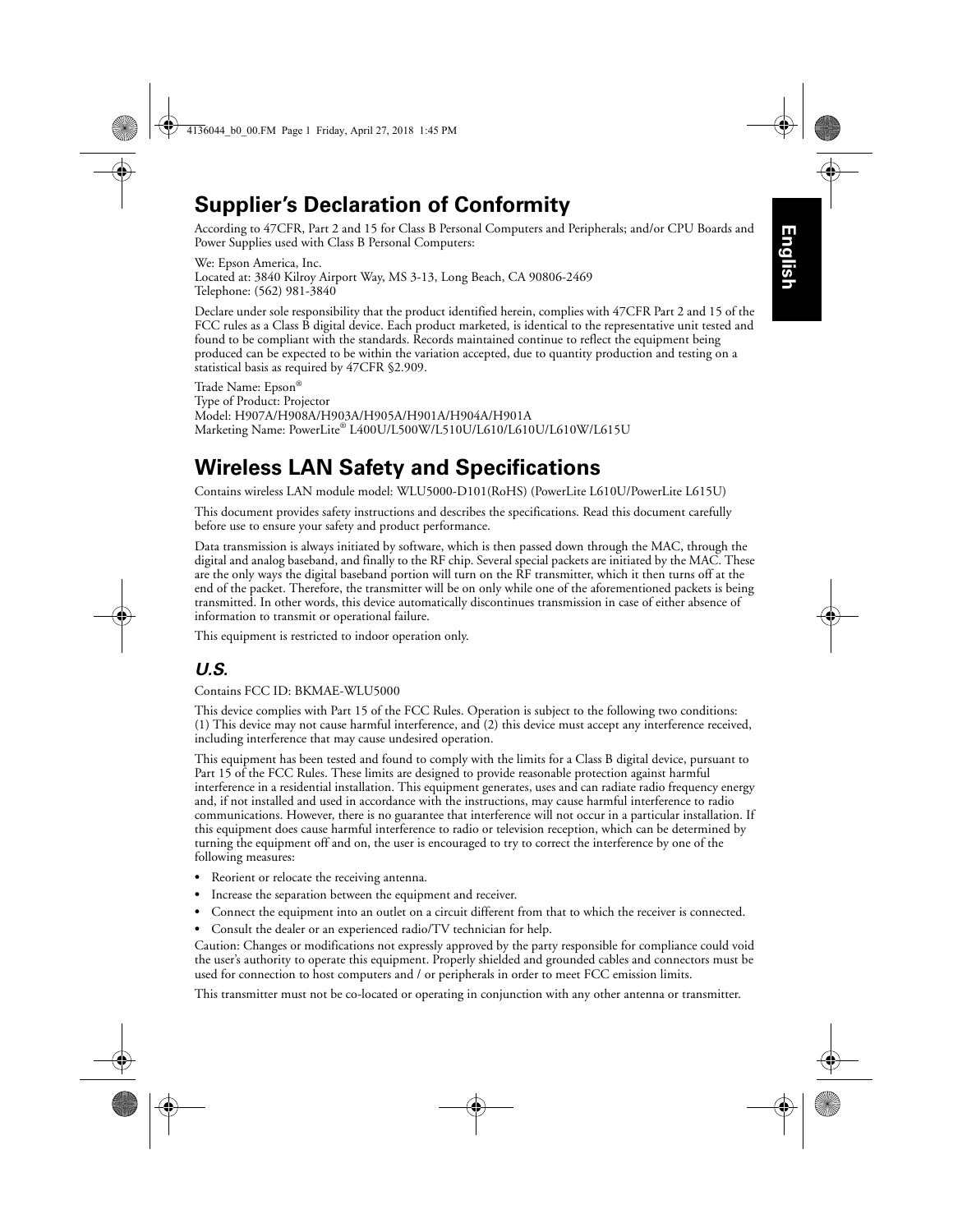This equipment complies with FCC radiation exposure limits set forth for an uncontrolled environment and meets the FCC radio frequency (RF) Exposure Guidelines. This equipment should be installed and operated keeping the radiator at least 7.8 inches (20 cm) or more away from person's body.

### *Canada*

Contains IC: 1052D-WLU5000

CAN ICES-3 (B)/NMB-3 (B)

This device complies with Industry Canada's license-exempt RSSs. Operation is subject to the following two conditions: (1) This device may not cause interference; and (2) this device must accept any interference, including interference that may cause undesired operation of the device.

This equipment complies with IC radiation exposure limits set forth for an uncontrolled environment and meets RSS-102 of the IC radio frequency (RF) Exposure rules. This equipment should be installed and operated keeping the radiator at least 7.8 inches (20 cm) or more away from person's body.

## **Epson America, Inc. Limited Warranty**

3 Year Limited Warranty Terms and Conditions

- **A. What Is Covered:** Epson America, Inc. ("Epson") warrants to the original retail purchaser of the Epson projector product enclosed with this limited warranty statement that the product, if purchased new and operated in the United States, Canada, or Puerto Rico, will conform to the manufacturer's specifications and will be free from defects in workmanship and materials for a period of three (3) years from the date of original purchase. This warranty is not transferable.
- **B. What Epson Will Do To Correct Problems:** Should your product prove defective during the limited warranty period, please call Epson at the number on the bottom of this limited warranty. This line will be answered during Epson's regular support hours (currently 6:00 AM to 8:00 PM Pacific Time, Monday through Friday, and 7:00 AM to 4:00 PM on Saturdays—subject to change). When you call, please be prepared to provide the service technician with proof of purchase information including the unit serial number and original date of purchase. You may also need to provide proof of purchase if warranty coverage cannot be verified by the serial number. If Epson confirms warranty service is required, Epson will, at its option, repair or replace the defective unit, without charge for parts or labor. If Epson authorizes an exchange for the defective unit, Epson will ship a replacement product to you, freight prepaid, so long as you use an address in the United States, Canada, or Puerto Rico. You are responsible for securely packaging the defective unit and returning it to Epson within five (5) working days of receipt of the replacement. Epson requires a debit or a credit card number to secure the cost of the replacement product in the event you fail to return the defective one. If Epson authorizes repair instead of exchange, Epson will direct you to send your product to Epson or its authorized service center, where the product will be repaired and sent back to you. You are responsible for packing the product and for all postage or shipping costs to and from the Epson authorized service center. When warranty service involves the exchange of the product or of a part, the item replaced becomes Epson property. The exchanged product or part may be new or refurbished to the Epson standard of quality. If service cannot be provided on the product for any reason and Epson no longer sells the same model, Epson will replace your product with a model of equal or superior value. Replacement products or parts assume the remaining warranty period of the original product.

### **C. What This Warranty Does Not Cover:**

- **1.** Any damage caused by misuse, abuse, improper installation, neglect, improper packing or shipping; disasters such as fire, flood, or lightning, improper electrical currents, software problems, or interaction with non-Epson products
- **2.** Any damage caused by, or any service for, third-party software, applications, parts, components, or peripheral devices added to the product after its shipment from Epson, such as, dealer or user-added boards, components, or cables
- **3.** Any damage caused by installing the product next to a heat source, or directly in the path of an air vent, or an air conditioner
- **4.** Damage due to excessive, continual use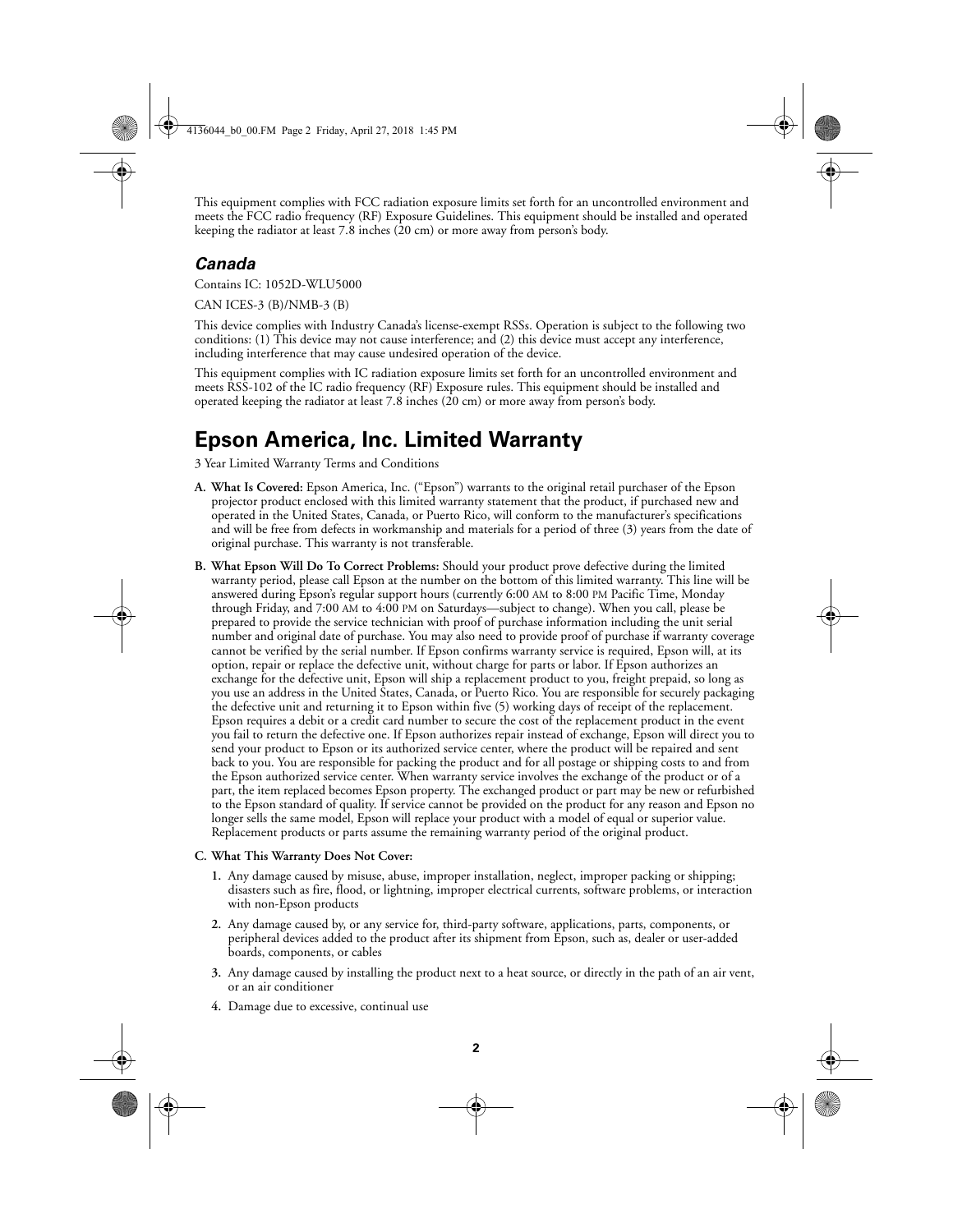- **5.** Damage caused by failure to properly maintain the projector (see your online *User's Guide* for details)
- **6.** Service when the projector is used outside the U.S., Canada, or Puerto Rico
- **7.** Service if the product label, logo, rating label, or serial number has been removed
- **8.** Loss of data
- **9.** Installation or removal

**10.**Any damage from service performed by other than an Epson Authorized Servicer

- **11.**Damage resulting from operation in areas with smoke, high humidity, dust, or excessive vibration
- **12.**Cosmetic damage caused by handling or normal wear and tear during usage
- **13.**Any product or parts purchased as used, refurbished, or reconditioned

**14.**Any damage caused by using improper packaging materials or improper packaging and shipping when returning a product for repair or replacement. You will be invoiced for such shipping damage to product

This warranty is not transferable. Epson is not responsible for your data or applications, which cannot be restored and should be backed up by you. Postage, insurance, or shipping costs incurred in presenting your Epson product for carry-in warranty service are your responsibility. If a claimed defect cannot be identified or reproduced in service, you will be held responsible for costs incurred.

- **D. DISCLAIMER OF WARRANTIES:** EPSON'S SOLE AND EXCLUSIVE LIABILITY AND YOUR EXCLUSIVE REMEDY FOR BREACH OF WARRANTY SHALL BE LIMITED TO EITHER, AT EPSON'S OPTION, REPAIR OR REPLACEMENT AS SET FORTH ABOVE. THE WARRANTY AND REMEDY PROVIDED ARE EXCLUSIVE AND IN LIEU OF ALL OTHER EXPRESSED OR IMPLIED WARRANTIES INCLUDING, BUT NOT LIMITED TO, THE IMPLIED WARRANTIES OF MERCHANTABILITY, FITNESS FOR A PARTICULAR PURPOSE AND NON-INFRINGEMENT. SOME LAWS DO NOT ALLOW THE EXCLUSION OF IMPLIED WARRANTIES. IF THESE LAWS APPLY, THEN ALL EXPRESS AND IMPLIED WARRANTIES ARE LIMITED TO THE WARRANTY PERIOD IDENTIFIED ABOVE. UNLESS STATED HEREIN, ANY STATEMENTS OR REPRESENTATION MADE BY ANY OTHER PERSON OR FIRM ARE VOID. SOME STATES DO NOT ALLOW LIMITATIONS ON HOW LONG IMPLIED WARRANTIES LAST, SO THE ABOVE LIMITATIONS MAY NOT APPLY TO YOU.
- **E. EXCLUSION OF DAMAGES; EPSON'S MAXIMUM LIABILITY:** IN NO EVENT SHALL EPSON OR ITS AFFILIATES BE LIABLE FOR ANY SPECIAL, INCIDENTAL, OR CONSEQUENTIAL DAMAGES OR ANY LOST PROFITS, COST OF SUBSTITUTE EQUIPMENT, DOWNTIME, CLAIMS OF THIRD PARTIES, INCLUDING CUSTOMERS, OR INJURY TO PROPERTY, RESULTING FROM THE USE OR INABILITY TO USE THE EPSON PRODUCT, WHETHER RESULTING FROM BREACH OF WARRANTY OR ANY OTHER LEGAL THEORY. IN NO EVENT SHALL EPSON OR ITS AFFILIATES BE LIABLE FOR DAMAGES OF ANY KIND IN EXCESS OF THE ORIGINAL RETAIL PURCHASE PRICE OF THE PRODUCT. SOME STATES DO NOT ALLOW EXCLUSION OR LIMITATION OF INCIDENTAL OR CONSEQUENTIAL DAMAGES, SO THE ABOVE LIMITATIONS MAY NOT APPLY TO YOU.

#### **F. Disputes, Arbitration, Governing Laws:**

**1.** Both you and Epson agree that any controversy or claim arising out of or relating to Epson products or services or this agreement, shall be resolved by arbitration on an individual, non-class, nonrepresentative basis, rather than in court. The arbitration shall be governed by the rules of JAMS that are in effect when the arbitration is filed, excluding any rules that permit arbitration on a class or representative basis and under the rules set forth in this agreement. The arbitrator, and not any federal, state, or local court or agency shall have the exclusive authority to resolve any dispute relating to the interpretation, applicability, enforceability, or formation, including but not limited to, any claim that all or any part is void or voidable. JAMS rules are, available at http://www.jamsadr.com or by calling 1-800-352-5267. Disputes shall be resolved by a single neutral arbitrator, and both parties shall have a reasonable opportunity to participate in the selection of the arbitrator. If you wish, you may appear at the arbitration by phone. The arbitrator is bound by the terms of this agreement.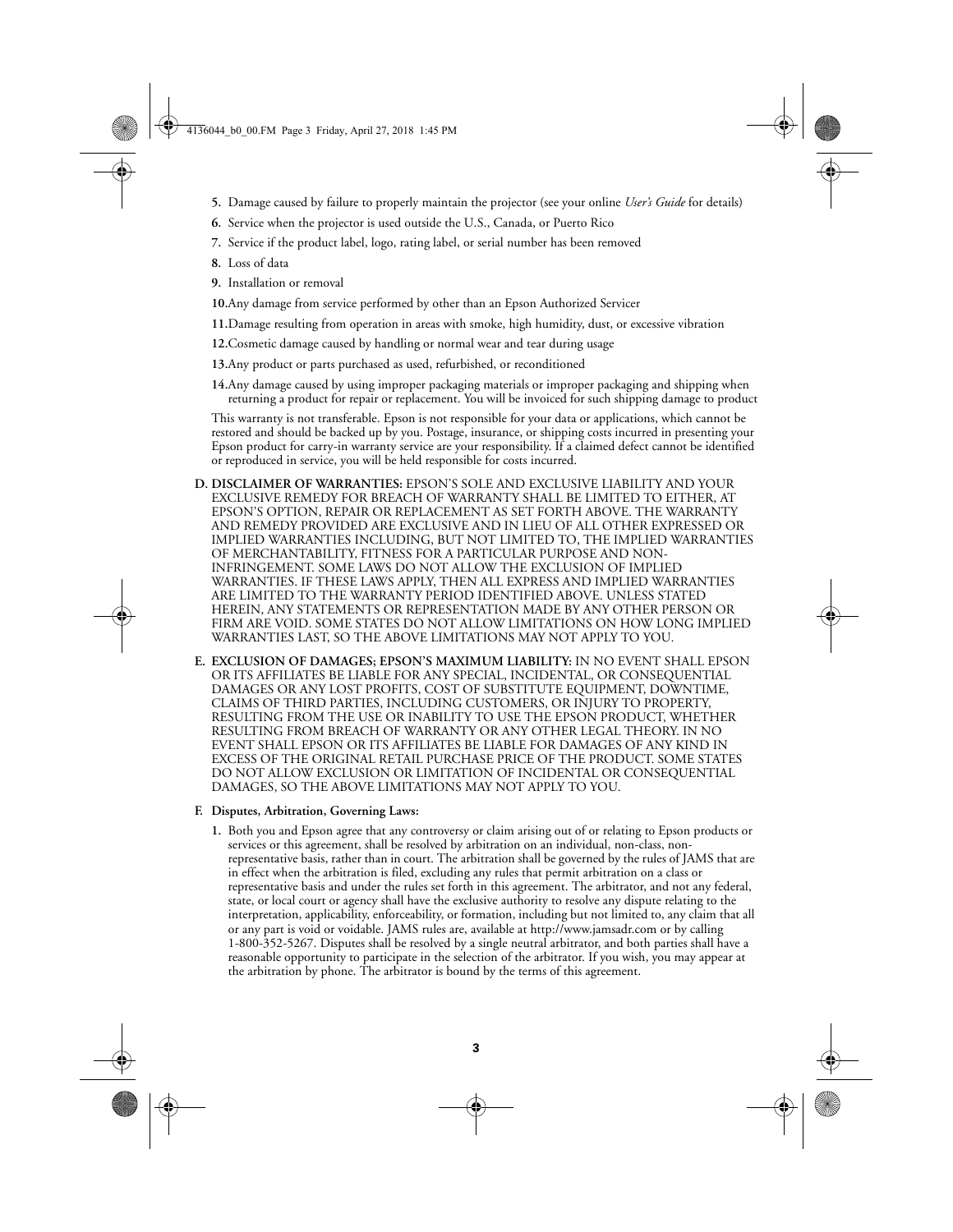- **2.** Pre-Arbitration Steps and Notice. Before submitting a claim for arbitration, you agree to try, for sixty (60) days, to resolve any dispute informally by contacting us at customer.inquires@ea.epson.com. Please include your name, address and contact information, the facts giving rise to the dispute, and the relief requested. You agree to act in good faith to resolve the dispute, but if you and Epson do not reach a resolution within the sixty (60) days, you may commence an arbitration.
- **3.** Opt-out. You may elect to opt-out (exclude yourself) from the final, binding, individual arbitration procedure and waiver of class and representative proceedings specified in this agreement by sending a written letter to Epson America, Inc., ATTN: Legal Department, 3840 Kilroy Airport Way, Long Beach, CA 90806, within thirty (30) days of your purchase of the Epson products and/or services that specifies (i) your name, (ii) your mailing address, and (iii) your request to be excluded from the final, binding individual arbitration procedure and waiver of class and representative proceedings specified in this Section F. In the event that you opt-out consistent with the procedure set forth above, all other terms shall continue to apply, including the requirement to provide notice prior to litigation.
- **4.** There is no judge or jury in arbitration and your grounds for appeal are limited, however, the arbitrator is empowered to grant relief and award you the same damages as a court could, including declaratory or injunctive relief. Judgment on the arbitration may be entered in any court having jurisdiction.
- **5.** Notwithstanding the foregoing, you may bring an individual action in a small claims court of your state or municipality if the action is within that court's jurisdiction and is pending only in that court.
- **6.** Notwithstanding the foregoing, we also both agree that you or we may bring suit in court to enjoin infringement or other misuse of trademark, patent infringement, copyright, or trade secret.
- **7.** Any action must be brought within one (1) year of the expiration of the warranty.
- **8.** If any provision in this Section F is found to be unenforceable, that provision shall be severed with the remainder of this agreement remaining in full force and effect. The foregoing shall not apply to the prohibition against class or representative actions. This means that if Section (9) (below) is found to be unenforceable, the entire Section 9 (but only Section 9) shall be null and void.
- **9. We each agree that any dispute resolution proceedings will be conducted only on an individual basis and not in a class, consolidated or representative action.**

**10.**This section F is governed by the Federal Arbitration Act.

#### **G. Other Provisions:**

- **1.** Other Rights You May Have: This warranty gives you specific legal rights, and you may also have other rights which vary from jurisdiction to jurisdiction. Some jurisdictions do not allow limitations on how long an implied warranty lasts, or allow the exclusion or limitation of incidental or consequential damages, so the above limitations or exclusions may not apply to you.
- **2.** Warranties in Canada: In Canada, warranties include both warranties and conditions.
- **3.** Governing Law: Except for any claims subject to arbitration pursuant to Section F, you and Epson agree that the law of the state where you reside shall govern.
- **4.** Venue: Except for claims subject to arbitration pursuant to Section F, in the event of a dispute you and Epson both consent to the jurisdiction of your state of residence or, if none, then of the courts in Los Angeles County, California.

To find the Epson Authorized Reseller nearest you, please visit: www.epson.com in the U.S. or www.epson.ca in Canada.

To find the Epson Customer Care Center nearest you, please visit www.epson.com/servicecenterlocator in the U.S. or www.epson.ca/servicecenterlocator in Canada.

To contact the Epson Connection<sup>SM</sup>, please call (800) 637-7661 or (562) 276-4394 in the U.S. and (905) 709-3839 in Canada or write to Epson America, Inc., P.O. Box 93012, Long Beach, CA 90809-3012.

EPSON and PowerLite are registered trademarks of Seiko Epson Corporation.

Epson Connection is a service mark of Epson America, Inc.

General Notice: Other product names used herein are for identification purposes only and may be trademarks of their respective owners. Epson disclaims any and all rights in those marks.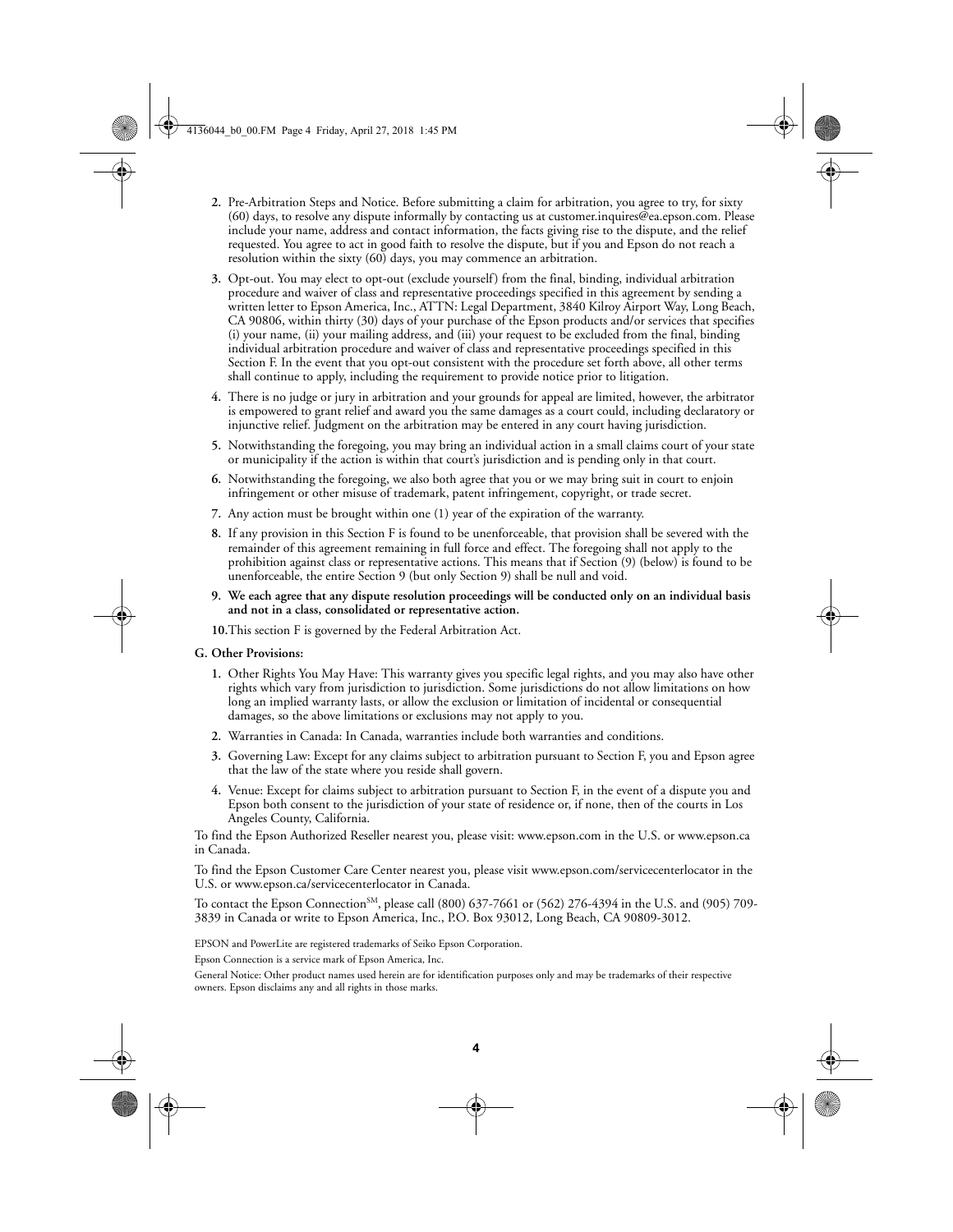## **Déclaration de conformité du fournisseur**

Selon la norme 47CFR, parties 2 et 15, régissant les ordinateurs personnels et périphériques de classe B, et/ou les unités centrales et les dispositifs d'alimentation électrique utilisés avec les ordinateurs personnels de classe B :

nous, Epson America, Inc. situés au 3840 Kilroy Airport Way, MS 3-13, Long Beach, CA 90806, U.S., téléphone : 562 981-3840,

déclarons, sous notre seule et unique responsabilité, que le produit identifié dans les présentes est conforme à la norme 47CFR, parties 2 et 15, des règles FCC régissant les dispositifs numériques de classe B. Chaque produit commercialisé est identique à l'appareil représentatif testé et jugé conforme aux normes. Les registres maintenus continuent d'indiquer que l'équipement produit devrait se situer dans les limites de variation acceptables, du fait de la production en quantité et des essais statistiques réalisés, conformément au règlement 47CFR, alinéa 2.909.

Nom commercial : Epson® Type de produit : Projecteur Modèle : H907A/H908A/H903A/H905A/H901A/H904A/H901A Nom de commercialisation : PowerLite® L400U/L500W/L510U/L610/L610U/L610W/L615U

## **Consignes de sécurité et caractéristiques de l'unité LAN sans fil**

Contient l'unité LAN sans fil : WLU5000-D101(RoHS) (PowerLite L610U/PowerLite L615U)

Ce document contient des consignes de sécurité et une description des caractéristiques. Lisez ce document attentivement avant l'utilisation afin d'assurer votre sécurité et le rendement du produit.

La transmission de données est toujours initiée par un logiciel, puis transmise par MAC, par signal analogique et numérique en bande de base, et finalement par la puce RF. Plusieurs paquets spéciaux sont initiés par le MAC. Ce sont les seules manières à travers lesquelles la portion de la transmission numérique en bande de base mettra en marche le transmetteur RF, qui sera postérieurement éteint à la fin du paquet. Par conséquent, le transmetteur ne sera en marche que lorsqu'un des paquets cités ci-dessus est en cours de transmission. En d'autres mots, le dispositif interrompt automatiquement la transmission en cas de manque d'information à transmettre ou en cas de défaillance de fonctionnement.

Cet équipement est limité à une utilisation à l'intérieur.

### *États-Unis*

Contient FCC ID : BKMAE-WLU5000

Cet appareil est conforme à la partie 15 de la réglementation FCC. L'utilisation est soumise aux deux conditions suivantes : (1) cet appareil ne doit pas provoquer d'interférences néfastes, et 2) cet appareil doit tolérer les interférences reçues, y compris celles qui risquent de provoquer un fonctionnement indésirable.

À l'issue des tests dont il a fait l'objet, cet appareil a été déclaré conforme aux normes des appareils numériques de classe B, conformément à la partie 15 de la réglementation FCC. Ces normes sont destinées à assurer un niveau de protection raisonnable contre les interférences néfastes dans les installations résidentielles. Cet appareil produit, utilise et peut émettre des fréquences radioélectriques et, s'il n'est pas installé ou utilisé conformément aux directives, peut brouiller les ondes radio ou télévisuelles. Toutefois, il est impossible de garantir qu'aucune interférence ne se produira dans une installation particulière. Si cet équipement brouille la réception des ondes radio et télévisuelles, ce que vous pouvez déterminer en éteignant et en rallumant l'équipement, nous vous encourageons à prendre l'une des mesures correctives suivantes :

- **•** Réorientez ou déplacez l'antenne réceptrice.
- **•** Éloignez l'appareil du récepteur.
- **•** Branchez l'appareil dans une autre prise ou dans un autre circuit que celui du récepteur.
- **•** Demandez conseil au revendeur de l'appareil ou à un technicien radio/télévision éxperimenté.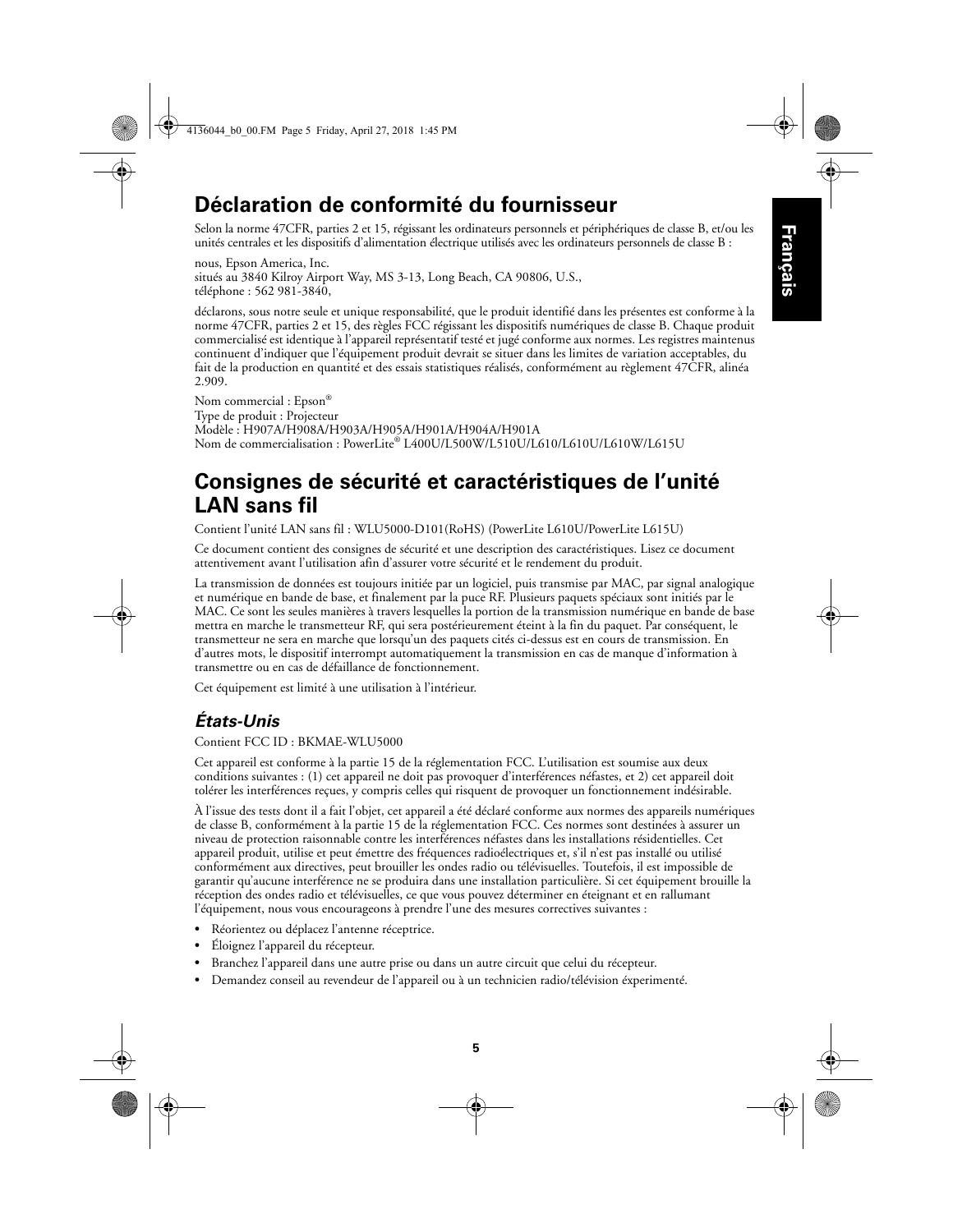Mise en garde : Toute modification non expressément autorisée par la partie responsable de la conformité peut annuler la permission d'utilisation du matériel. Des câbles et des connecteurs correctement blindés et reliés à la terre doivent être utilisés pour les connexions à un ordinateur hôte et/ou périphérique afin de respecter les limites d'émission.

Ce transmetteur ne doit pas être installé au même endroit qu'une autre antenne ou un autre transmetteur ou utilisé conjointement à une autre antenne ou un autre transmetteur.

Cet équipement est conforme aux limites d'exposition aux rayonnements de la FCC établies pour un environnement non contrôlé et respecte les règles d'exposition aux fréquences radioélectriques (RF) de la FCC. Cet équipement doit être installé et utilisé avec un minimum de 7,8 po (20 cm) de distance entre la source de rayonnement et votre corps.

### *Canada*

Contient IC : 1052D-WLU5000

CAN ICES-3 (B)/NMB-3 (B)

Cet appareil respecte les normes CNR exemptes de licence d'Industrie Canada. L'utilisation est soumise aux deux conditions suivantes : (1) cet appareil ne doit pas provoquer d'interférences, et 2) cet appareil doit tolérer les interférences, y compris celles qui risquent de provoquer un fonctionnement indésirable de l'appareil.

Cet équipement est conforme aux limites d'exposition aux rayonnements d'IC établies pour un environnement non contrôlé et respecte les règles d'exposition aux fréquences radioélectriques (RF) CNR-102 d'IC. Cet équipement doit être installé et utilisé avec un minimum de 7,8 po (20 cm) de distance entre la source de rayonnement et votre corps.

## **Garantie limitée d'Epson America, Inc.**

Conditions de la garantie limitée de 3 ans

- **A. Éléments couverts par la garantie :** Epson America, Inc. (« Epson ») garantit à l'acheteur original du produit Epson couvert par la présente garantie limitée que le produit, s'il est acheté à l'état neuf et utilisé au Canada, aux États-Unis ou à Porto Rico, sera conforme aux caractéristiques du fabricant et sera exempt de défauts de fabrication et de vices de matériau pendant une durée de trois (3) ans à compter de la date d'achat d'origine. La présente garantie n'est pas transférable.
- **B. Ce que fera Epson pour remédier aux problèmes :** Si votre produit est défectueux durant la période où il est couvert par la garantie limitée, veuillez appeler Epson au numéro inscrit dans le bas de cette garantie limitée. Il sera possible d'obtenir du soutien auprès d'Epson en composant ce numéro pendant les heures d'ouverture régulières du service (actuellement de 6 h à 20 h, heure du Pacifique, du lundi au vendredi et de 7 h à 16 h, heure du Pacifique, le samedi – les heures peuvent faire l'objet de changements). Au moment de votre appel, assurez-vous d'avoir les renseignements de votre preuve d'achat en main, notamment le numéro de série du produit et la date d'achat d'origine, pour pouvoir les fournir au technicien. Si la garantie ne peut être vérifiée au moyen du numéro de série, vous pourriez devoir fournir la preuve d'achat. Si Epson confirme qu'une intervention au titre de la garantie est requise, Epson pourra, à son choix, réparer ou remplacer l'appareil défectueux sans frais de pièces ou de main-d'oeuvre. Si Epson autorise le remplacement de l'unité défectueuse, Epson vous enverra un produit de remplacement, en port payé, si vous avez une adresse au Canada, aux États-Unis ou à Porto Rico. Il vous incombe d'emballer correctement le produit défectueux et de le retourner à Epson dans un délai de cinq (5) jours ouvrables après avoir reçu l'unité de remplacement. Epson vous demandera un numéro de carte de crédit ou de débit pour couvrir le coût du produit de remplacement au cas où vous ne retourneriez pas le produit défectueux. Si Epson autorise la réparation du produit au lieu de son échange, Epson vous demandera de lui envoyer ce dernier directement ou à son centre de service autorisé, qui réparera le produit et vous le renverra. Vous avez la responsabilité d'emballer le produit et devez assumer les frais de poste et d'expédition vers et depuis le centre de service autorisé Epson. Lorsqu'une intervention au titre de la garantie nécessite l'échange du produit ou d'une pièce, l'article remplacé devient propriété d'Epson. Le produit ou la pièce de remplacement pourra être neuf ou remis à neuf selon les normes de qualité d'Epson. S'il n'est pas possible de réparer le produit pour quelque raison que ce soit et qu'Epson ne vend plus le modèle en question, Epson remplacera le produit par un produit d'un autre modèle de valeur équivalente ou supérieure. Les produits ou les pièces de rechange sont couverts pour la période de garantie restante du produit original.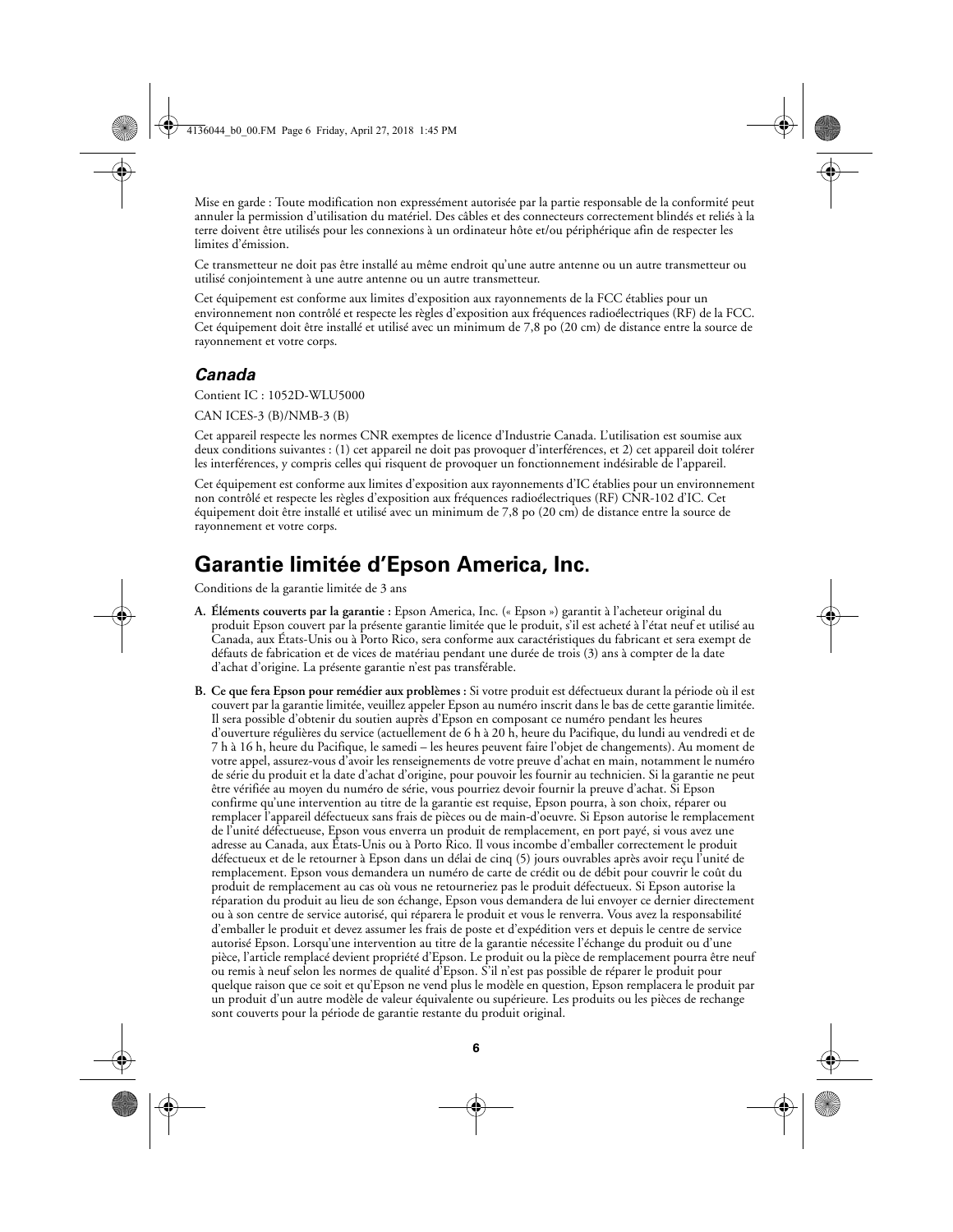#### **C. Ce que la présente garantie ne couvre pas :**

- **1.** Tous les dommages causés par une mauvaise utilisation, une utilisation abusive, une installation incorrecte, une négligence, des avaries lors de l'emballage ou du transport, les catastrophes comme un incendie, une inondation ou la foudre, une surtension électrique, des problèmes logiciels ou une interaction avec des produits de marque autre qu'Epson.
- **2.** Tous les dommages causés par des logiciels, des applications, des pièces, des composantes ou des appareils périphériques de tiers ajoutés au produit après son envoi par Epson ou tout entretien visant ceux-ci; par exemple, les cartes, composantes ou câbles ajoutés par le revendeur ou l'utilisateur.
- **3.** Tous les dommages causés par l'installation du produit près d'une source de chaleur ou directement dans la trajectoire d'une grille d'aération ou d'un climatiseur.
- **4.** Les dommages causés par l'utilisation continue et excessive.
- **5.** Les dommages causés par un entretien inadéquat du projecteur (voir le *Guide de l'utilisateur* en ligne à ce sujet).
- **6.** L'entretien lorsque le projecteur est utilisé hors du Canada, des États-Unis ou de Porto Rico.
- **7.** L'entretien lorsque l'étiquette, le logo, la plaque signalétique ou le numéro de série ont été enlevés du produit.
- **8.** La perte de données.
- **9.** L'installation ou la désinstallation.
- **10.**Tous les dommages résultant de l'entretien fait par un tiers autre qu'un réparateur Epson agréé.
- **11.**Les dommages résultant du fonctionnement de l'appareil dans un environnement l'exposant à de la fumée, à un taux d'humidité élevé, à de la poussière ou à des vibrations excessives.
- **12.**Les dommages esthétiques causés par la manipulation ou l'usure normale lors de l'utilisation.
- **13.**Tous les produits ou toutes les pièces achetés usagés, remis à neuf ou remis en état.
- **14.**Tous les dommages causés par des matériaux d'emballage inappropriés ou découlant d'un emballage et d'un transport inappropriés lorsqu'un produit est retourné à des fins de réparation ou de remplacement. Les dommages subis par le produit lors du transport vous seront facturés.

La présente garantie n'est pas transférable. Epson n'est pas responsable de vos données ou de vos applications, lesquelles ne pourront pas être restaurées en cas de perte. Il vous incombe d'en prévoir la sauvegarde. Vous devrez assumer les frais d'affranchissement, d'assurance ou d'expédition engagés pour présenter votre produit Epson au titre de la garantie avec retour en atelier. Si une anomalie déclarée ne peut être identifiée ou reproduite, les frais engagés seront à votre charge.

- **D. STIPULATION D'EXONÉRATION DES GARANTIES :** LA RESPONSABILITÉ UNIQUE D'EPSON ET VOTRE DÉDOMMAGEMENT EXCLUSIF EN CAS DE RUPTURE DE GARANTIE SERONT LIMITÉS, AU CHOIX D'EPSON, À LA RÉPARATION OU AU REMPLACEMENT, COMME INDIQUÉ CI-DESSUS. LA GARANTIE ET LE DÉDOMMAGEMENT SONT EXCLUSIFS ET REMPLACENT TOUTE AUTRE GARANTIE, EXPRESSE OU IMPLICITE, Y COMPRIS, MAIS SANS S'Y LIMITER, TOUTE GARANTIE IMPLICITE DE QUALITÉ MARCHANDE, D'APTITUDE À UNE FIN PARTICULIÈRE ET DE NON-VIOLATION DE DROITS. CERTAINES LOIS NE PERMETTENT PAS L'EXCLUSION DE GARANTIES IMPLICITES. LE CAS ÉCHÉANT, L'EFFET DE TOUTES LES GARANTIES EXPRESSES ET IMPLICITES SE LIMITE À LA PÉRIODE DE GARANTIE MENTIONNÉE PRÉCÉDEMMENT. SAUF DISPOSITIONS CONTRAIRES, TOUTE DÉCLARATION OU GARANTIE FAITES PAR UNE AUTRE PERSONNE OU SOCIÉTÉ EST NULLE. CERTAINS ÉTATS N'AUTORISENT PAS LES LIMITATIONS VISANT LA DURÉE D'UNE GARANTIE IMPLICITE; LES LIMITATIONS INDIQUÉES PRÉCÉDEMMENT POURRAIENT AINSI NE PAS ÊTRE APPLICABLES.
- **E. EXCLUSION DES DOMMAGES; RESPONSABILITÉ MAXIMALE D'EPSON :** NI EPSON NI LES MEMBRES DE SON GROUPE NE POURRONT ÊTRE TENUS RESPONSABLES DES DOMMAGES SPÉCIAUX, ACCIDENTELS OU INDIRECTS, DES PERTES DE BÉNÉFICES, DES COÛTS DE L'ÉQUIPEMENT DE SUBSTITUTION, DU TEMPS D'ARRÊT, DES RÉCLAMATIONS DE TIERS, Y COMPRIS DE CLIENTS, OU DES DOMMAGES MATÉRIELS RÉSULTANT DE L'UTILISATION DU PRODUIT EPSON OU DE L'IMPOSSIBILITÉ DE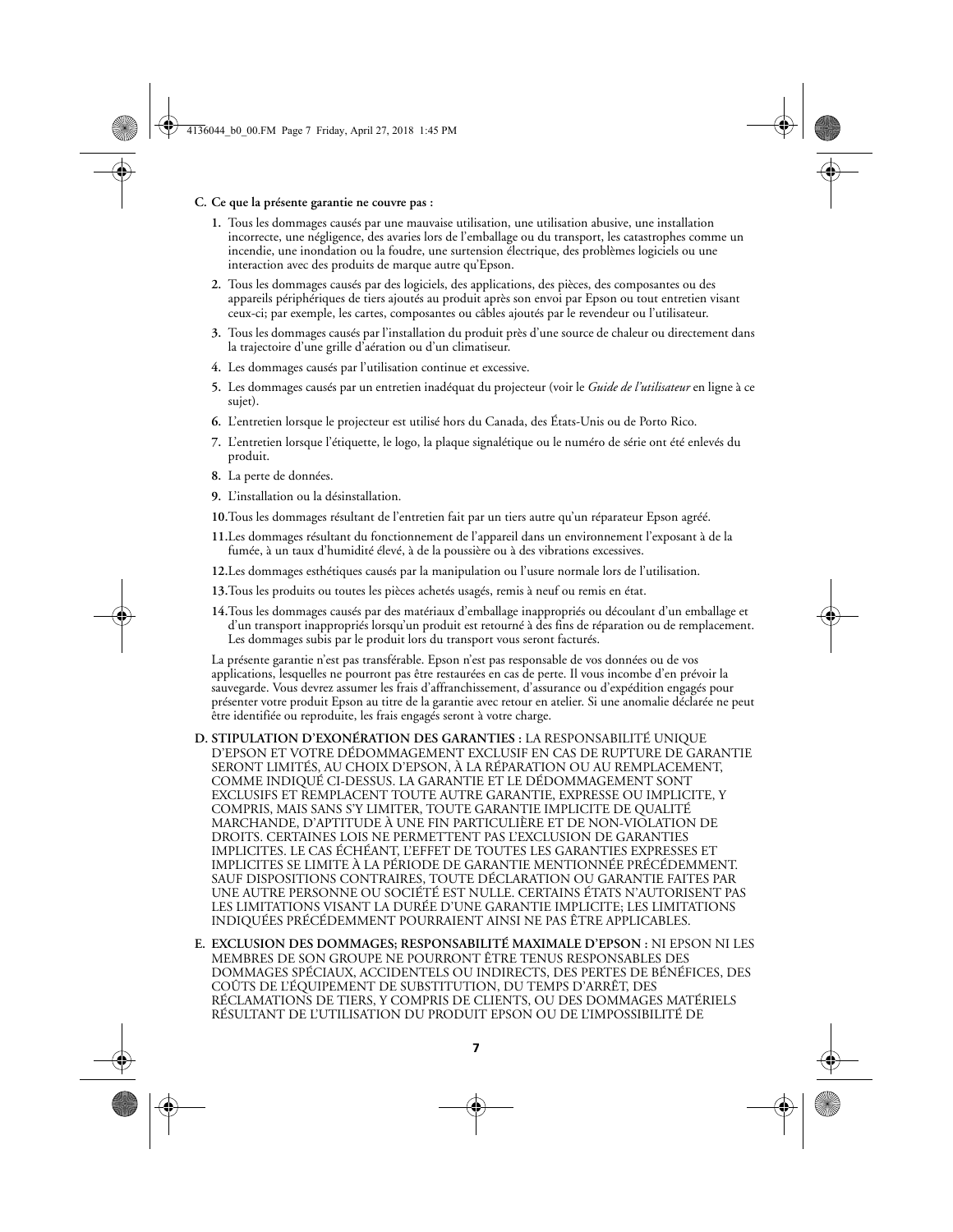L'UTILISER, QUE CE SOIT À LA SUITE D'UNE VIOLATION DE LA GARANTIE OU EN FONCTION DE TOUTE AUTRE THÉORIE JURIDIQUE. EN AUCUN CAS EPSON OU LES MEMBRES DE SON GROUPE NE PEUVENT ÊTRE TENUS RESPONSABLES DES DOMMAGES DE QUELQUE TYPE QUE CE SOIT QUI EXCÈDENT LE PRIX D'ACHAT AU DÉTAIL ORIGINAL DU PRODUIT. CERTAINS ÉTATS N'AUTORISENT PAS LES LIMITATIONS VISANT LES DOMMAGES EXEMPLAIRES OU INDIRECTS; LES LIMITATIONS INDIQUÉES PRÉCÉDEMMENT POURRAIENT AINSI NE PAS ÊTRE APPLICABLES.

#### **F. Litiges, arbitrage, lois applicables :**

- **1.** Vous et Epson convenez que toutes les controverses ou réclamations en lien avec les produits ou services d'Epson ou avec la présente entente seront réglées par arbitrage sur une base individuelle (et non en recours collectif ou représentatif), plutôt que devant les tribunaux. L'arbitrage sera régi par le règlement de JAMS en vigueur au moment où une demande d'arbitrage est déposée, et par les règles énoncées dans la présente entente, à l'exclusion des règles qui permettent l'arbitrage sur la base de recours collectifs et de mesures représentatives. L'arbitre, et non un tribunal ou un organisme fédéral, provincial, territorial ou local, détient le pouvoir exclusif de régler un différend découlant de l'interprétation, de l'applicabilité, du caractère exécutoire ou de la création des présentes, y compris, mais sans s'y limiter, toute déclaration indiquant qu'une partie ou l'intégralité des présentes est nulle ou annulable. On peut consulter le règlement de JAMS à l'adresse http://www.jamsadr.com, ou en composant le 1 800 352-5267. Les différends doivent être résolus par un seul arbitre neutre, et les deux parties doivent avoir une possibilité raisonnable de participer à la sélection de l'arbitre. Si vous le souhaitez, vous pouvez comparaître par téléphone. L'arbitre est lié par les modalités de la présente entente.
- **2.** Préparation à l'arbitrage et avis. Avant de soumettre une demande d'arbitrage, vous acceptez de vous efforcer, pendant soixante (60) jours, de résoudre tout litige de façon informelle en communiquant avec nous à l'adresse : customer.inquires@ea.epson.com. Prière de nous indiquer votre nom, votre adresse, vos coordonnées, les faits à l'origine du litige et la réparation demandée. Vous vous engagez à agir de bonne foi pour résoudre le conflit, mais si vous et Epson n'arrivez pas à convenir d'un règlement au cours de la période de soixante (60) jours, vous pouvez alors démarrer la procédure d'arbitrage.
- **3.** Retrait. Vous pouvez choisir de vous retirer (vous exclure) de la procédure d'arbitrage individuelle, exécutoire et finale, et de la renonciation aux procédures de recours collectif et aux mesures représentatives mentionnées dans la présente entente en adressant une lettre à Epson America, Inc., à l'attention du : Legal Department, 3840 Kilroy Airport Way, Long Beach, CA 90806, U.S., dans les trente (30) jours suivant votre achat de produits et/ou services Epson, dans laquelle figurent (i) votre nom, (ii) votre adresse postale, et (iii) votre demande d'être exclu de la procédure d'arbitrage finale, exécutoire et individuelle et de la renonciation aux procédures de recours collectif et aux mesures représentatives figurant au présent article F. Dans le cas où vous choisissez de vous retirer en suivant la procédure décrite ci-dessus, toutes les autres modalités continuent de s'appliquer, y compris l'obligation de fournir un avis préalable à un différend.
- **4.** Il n'y a ni juge ni jury lors d'un arbitrage et vos motifs d'appel sont limités, mais l'arbitre est habilité à accorder des réparations et peut vous accorder les mêmes dommages-intérêts qu'un tribunal pourrait le faire, y compris un jugement de constatation ou une mesure injonctive. La décision de l'arbitrage pourra faire l'objet d'un jugement par tout tribunal compétent.
- **5.** Nonobstant ce qui précède, vous pouvez intenter une action individuelle à la Cour des petites créances de votre province ou municipalité si l'action relève de la compétence de ce tribunal et qu'elle est en instance uniquement dans cette cour.
- **6.** Nonobstant ce qui précède, chacune des deux parties aux présentes reconnaît en outre qu'elle peut lancer une poursuite en cour visant à interdire la violation ou toute autre utilisation abusive de ses marques de commerce, brevets, droits de propriété intellectuelle ou secrets commerciaux.
- **7.** Toutes les actions doivent être intentées dans l'année (1 an) suivant la date d'expiration de la garantie.
- **8.** Si l'une ou l'autre des dispositions du présent article F est déclarée inexécutoire, cette disposition sera retirée et le reste de la présente entente restera en vigueur. Ce qui précède ne s'applique pas à l'interdiction de recours collectif ou de mesures représentatives. Par conséquent, si l'article (9) (ci-après) est déclaré inexécutoire, l'article 9 en entier (et seul l'article 9) deviendra nul et non avenu.
- **9. Les deux parties aux présentes acceptent que les procédures de règlement des différends ne soient effectuées que sur une base individuelle et non dans le cadre d'une action collective, de groupe, ou de mesures représentatives.**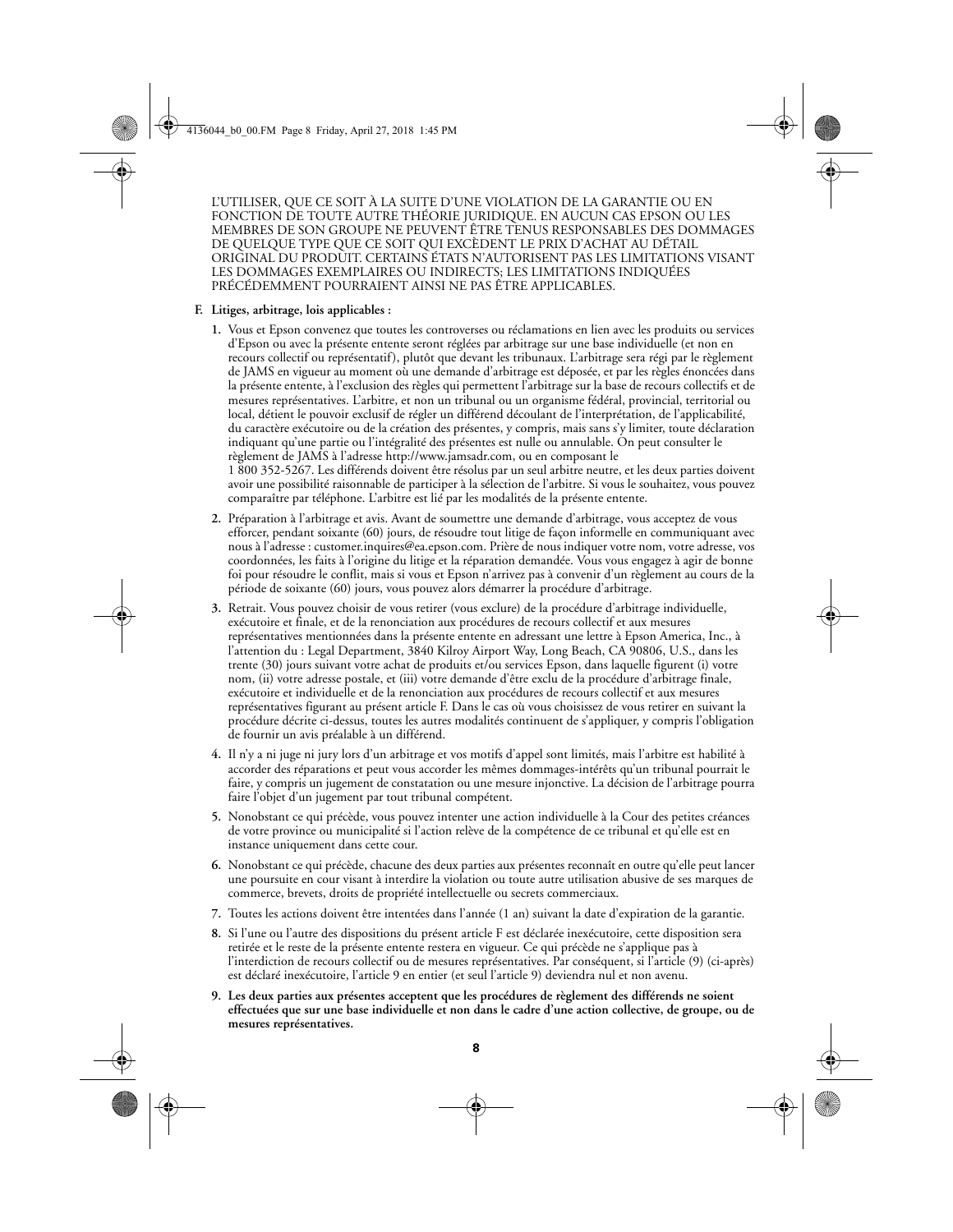**10.**Le présent article F est régi par la Federal Arbitration Act.

#### **G. Autres dispositions :**

- **1.** Autres droits que vous pourriez avoir : La présente garantie vous confère des droits précis, et vous pourriez avoir d'autres droits selon le territoire de compétence. Certains pays n'autorisent pas les limitations quant à la durée d'une garantie implicite ni les exclusions ou limitations des dommages exemplaires ou indirects; les limitations ou exclusions indiquées précédemment pourraient ainsi ne pas être applicables.
- **2.** Garanties au Canada : Au Canada, les garanties englobent les garanties et les conditions.
- **3.** Loi applicable : À l'exception de ce qui est stipulé à l'article F, vous et Epson reconnaissez que les réclamations soumises à l'arbitrage sont régies par les lois de la province ou de l'État où vous résidez.
- **4.** Lieu : Dans l'éventualité d'un différend, à l'exception des réclamations qui font l'objet d'un arbitrage conformément aux dispositions de l'article F, vous et Epson reconnaissez la compétence des tribunaux de la province ou de l'État où vous résidez ou, s'il n'y en a pas, de ceux du comté de Los Angeles, Californie, États-Unis.

Pour trouver le revendeur Epson autorisé le plus près de chez vous, consultez notre site Web à l'adresse www.epson.ca (www.epson.com si vous habitez aux États-Unis).

Pour trouver le centre de service agréé Epson le plus près de chez vous, visitez le site Web www.epson.ca/servicecenterlocator (ou www.epson.com/servicecenterlocator si vous habitez aux États-Unis).

Pour communiquer avec Epson Connection<sup>MS</sup>, veuillez composer le 1 800 637-7661, le 905 709-3839 (au Canada) ou le 562 276-4394 (aux É.-U.). Vous pouvez nous écrire à l'adresse postale Epson America, Inc., P.O. Box 93012, Long Beach, CA 90809-3012, U.S.

EPSON et PowerLite sont des marques déposées de Seiko Epson Corporation.

Epson Connection est une marque de service d'Epson America, Inc.

Avis général : Les autres noms de produit figurant dans le présent document ne sont cités qu'à titre d'identification et peuvent être des marques de commerce de leurs propriétaires respectifs. Epson renonce à tous les droits associés à ces marques.